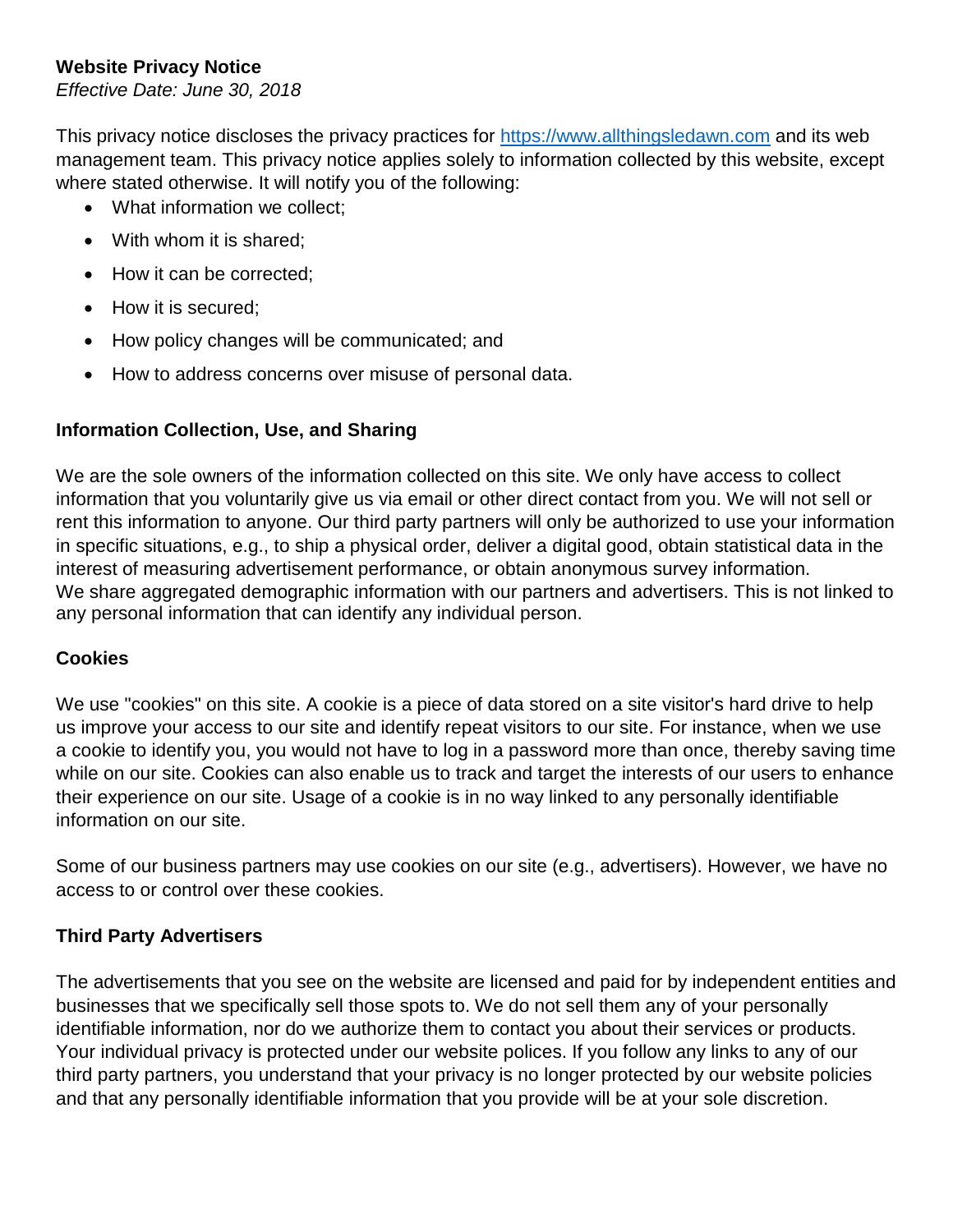## **SITE USAGE**

By using this website, you agree to abide by our terms of usage.

### **Site Member Sign Up**

By creating an account through [https://www.allthingsledawn.com](https://www.allthingsledawn.com/) you understand that your information will be stored in a secured database. You also agree to receiving certain communications at times regarding offers exclusive to the website until such time that you opt out of such communications. Communications regarding your account and other pertinent info cannot be opted out of, however. At any time, you may request the following via the email address provided on the website:

- See what data we've collected from you, if any;
- Change/correct any data we've collected from you;
- Delete any data we've collected from you;
- Express any concern you have about our use of your data.

#### **Orders**

We request information from you on our order form. To purchase items and downloads, you must provide contact information (like name and shipping and/ or email address) and financial information (like credit card number, PayPal account information). This information is used for billing and order fulfillment purposes. Any processing issues will be put to your attention via the contact method(s) you provide.

We use an outside shipping company to fulfill and ship orders. This company does not retain, share, store or use your personally identifiable information for any secondary purposes beyond fulfilling your order.

We use an outside booking service to fulfill event booking requests. This company does not retain, share, store or use your personally identifiable information for any secondary purposes beyond handling and sending communications regarding your requests to book a service.

### **Security**

This website is SSL certified which means that you are operating under an encrypted site address. Any sensitive information that you provide is protected under this certificate from hackers, fraud attempts and etc. You can verify this by looking for a closed lock icon at the bottom of your web browser, or looking for "https" at the beginning of the address of the web page.

Only employees who need the information to perform a specific job (e.g. billing or customer service) are granted access to personally identifiable information. The computers/servers on which we store personally identifiable information are kept in a secure environment.

### **Security Breaches**